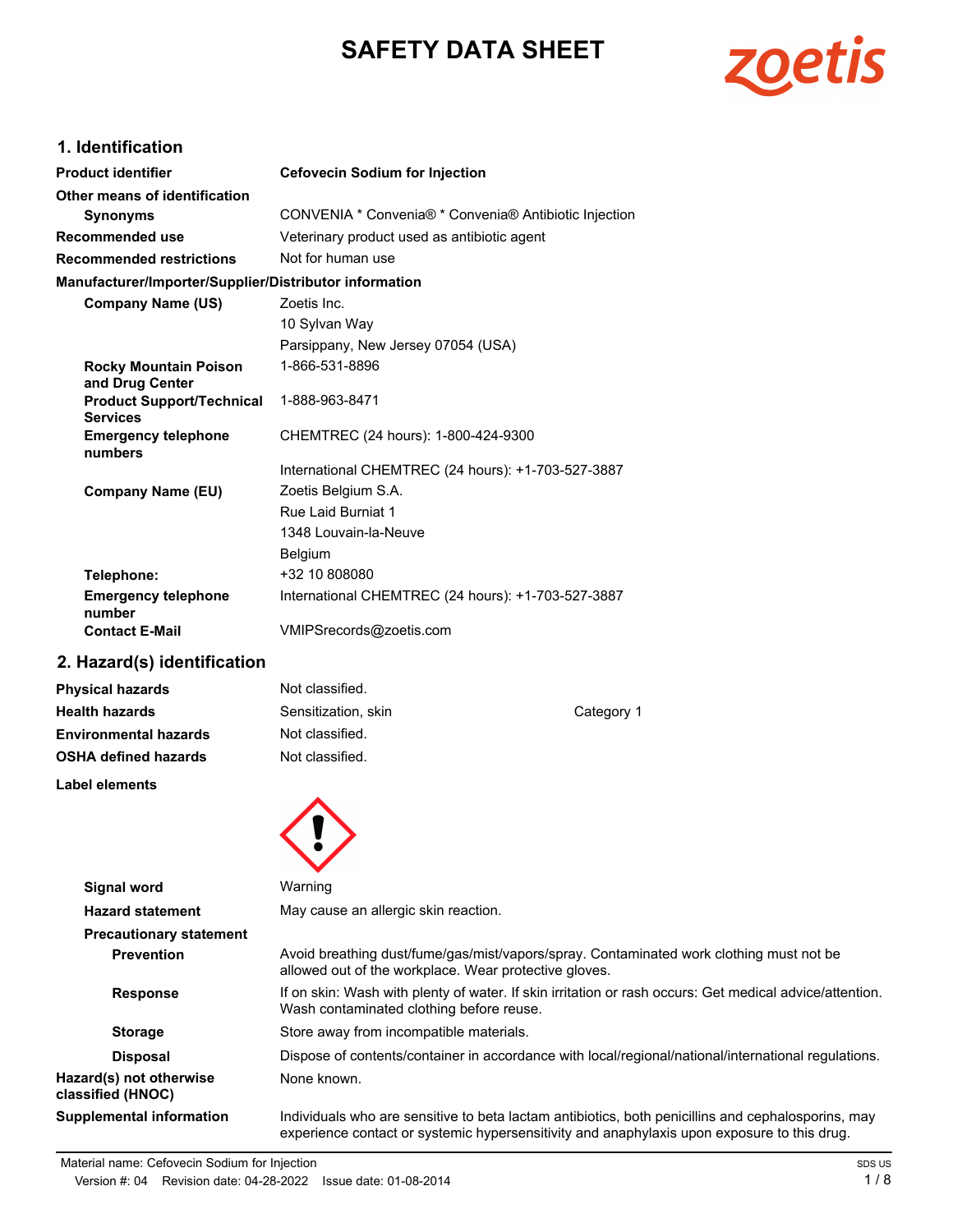# **3. Composition/information on ingredients**

| <b>Chemical name</b>                                                         | Common name and synonyms                                                                                                                                                                                                                                                                                                       | <b>CAS number</b> | %    |  |
|------------------------------------------------------------------------------|--------------------------------------------------------------------------------------------------------------------------------------------------------------------------------------------------------------------------------------------------------------------------------------------------------------------------------|-------------------|------|--|
| Cefovecin sodium                                                             |                                                                                                                                                                                                                                                                                                                                | 141195-77-9       | < 10 |  |
|                                                                              | All concentrations are in percent by weight unless ingredient is a gas. Gas concentrations are in percent by volume.                                                                                                                                                                                                           |                   |      |  |
| <b>Composition comments</b>                                                  | In accordance with 29 CFR 1910.1200, the exact percentage composition of this mixture has been<br>withheld as a trade secret.                                                                                                                                                                                                  |                   |      |  |
| 4. First-aid measures                                                        |                                                                                                                                                                                                                                                                                                                                |                   |      |  |
| <b>Inhalation</b>                                                            | Move to fresh air. Call a physician if symptoms develop or persist. For breathing difficulties, oxygen<br>may be necessary.                                                                                                                                                                                                    |                   |      |  |
| <b>Skin contact</b>                                                          | Remove contaminated clothing immediately and wash skin with soap and water. If skin irritation<br>occurs: Get medical advice/attention. In case of eczema or other skin disorders: Seek medical<br>attention and take along these instructions.                                                                                |                   |      |  |
| Eye contact                                                                  | Immediately flush with plenty of water for at least 15 minutes. If easy to do, remove contact lenses.<br>Get medical attention if irritation develops and persists.                                                                                                                                                            |                   |      |  |
| Ingestion                                                                    | Rinse mouth. Call a physician or poison control center immediately. Only induce vomiting at the<br>instruction of medical personnel. Never give anything by mouth to an unconscious person.                                                                                                                                    |                   |      |  |
| <b>Most important</b><br>symptoms/effects, acute and<br>delayed              | Direct contact with eyes may cause temporary irritation. Exposed individuals may experience eye<br>tearing, redness, and discomfort. May cause an allergic skin reaction. Dermatitis. Rash.                                                                                                                                    |                   |      |  |
| Indication of immediate<br>medical attention and special<br>treatment needed | Provide general supportive measures and treat symptomatically. Keep victim under observation.<br>Symptoms may be delayed. Individuals who are sensitive to beta lactam antibiotics, both<br>penicillins and cephalosporins, may experience contact or systemic hypersensitivity and<br>anaphylaxis upon exposure to this drug. |                   |      |  |
| <b>General information</b>                                                   | For personal protection, see section 8 of the SDS. IF exposed or concerned: Get medical<br>advice/attention. Ensure that medical personnel are aware of the material(s) involved, and take<br>precautions to protect themselves. Wash contaminated clothing before reuse.                                                      |                   |      |  |
| 5. Fire-fighting measures                                                    |                                                                                                                                                                                                                                                                                                                                |                   |      |  |
| Suitable extinguishing media                                                 | Water fog. Foam. Dry chemical powder. Carbon dioxide (CO2).                                                                                                                                                                                                                                                                    |                   |      |  |
| Unsuitable extinguishing<br>media                                            | Do not use water jet as an extinguisher, as this will spread the fire.                                                                                                                                                                                                                                                         |                   |      |  |
| Specific hazards arising from<br>the chemical                                | During fire, gases hazardous to health may be formed.                                                                                                                                                                                                                                                                          |                   |      |  |
| Special protective equipment<br>and precautions for firefighters             | Self-contained breathing apparatus and full protective clothing must be worn in case of fire.                                                                                                                                                                                                                                  |                   |      |  |
| <b>Fire fighting</b><br>equipment/instructions                               | Use water spray to cool unopened containers.                                                                                                                                                                                                                                                                                   |                   |      |  |
| <b>Specific methods</b>                                                      | Use standard firefighting procedures and consider the hazards of other involved materials.                                                                                                                                                                                                                                     |                   |      |  |
| <b>General fire hazards</b>                                                  | No unusual fire or explosion hazards noted.                                                                                                                                                                                                                                                                                    |                   |      |  |
| 6. Accidental release measures                                               |                                                                                                                                                                                                                                                                                                                                |                   |      |  |

| <b>Personal precautions,</b><br>protective equipment and<br>emergency procedures | Ensure adequate ventilation. Keep unnecessary personnel away. Wear appropriate protective<br>equipment and clothing during clean-up. Ventilate the contaminated area. Do not breathe dust.<br>Avoid contact with eyes, skin, and clothing. Do not touch damaged containers or spilled material<br>unless wearing appropriate protective clothing. Local authorities should be advised if significant<br>spillages cannot be contained. |  |
|----------------------------------------------------------------------------------|----------------------------------------------------------------------------------------------------------------------------------------------------------------------------------------------------------------------------------------------------------------------------------------------------------------------------------------------------------------------------------------------------------------------------------------|--|
| Methods and materials for<br>containment and cleaning up                         | For waste disposal, see section 13 of the SDS. Ensure adequate ventilation. Avoid the generation<br>of dusts during clean-up. Prevent product from entering drains.                                                                                                                                                                                                                                                                    |  |
|                                                                                  | Large Spills: Stop the flow of material, if this is without risk. Collect spill with an inert,<br>non-combustible absorbent material and transfer to labeled container for disposal. Clean<br>contaminated surface thoroughly. Prevent release to the environment.                                                                                                                                                                     |  |
|                                                                                  | Small Spills: Wipe up with a damp cloth and place in container for disposal. Clean surface<br>thoroughly to remove residual contamination.                                                                                                                                                                                                                                                                                             |  |
|                                                                                  | Never return spills to original containers for re-use.                                                                                                                                                                                                                                                                                                                                                                                 |  |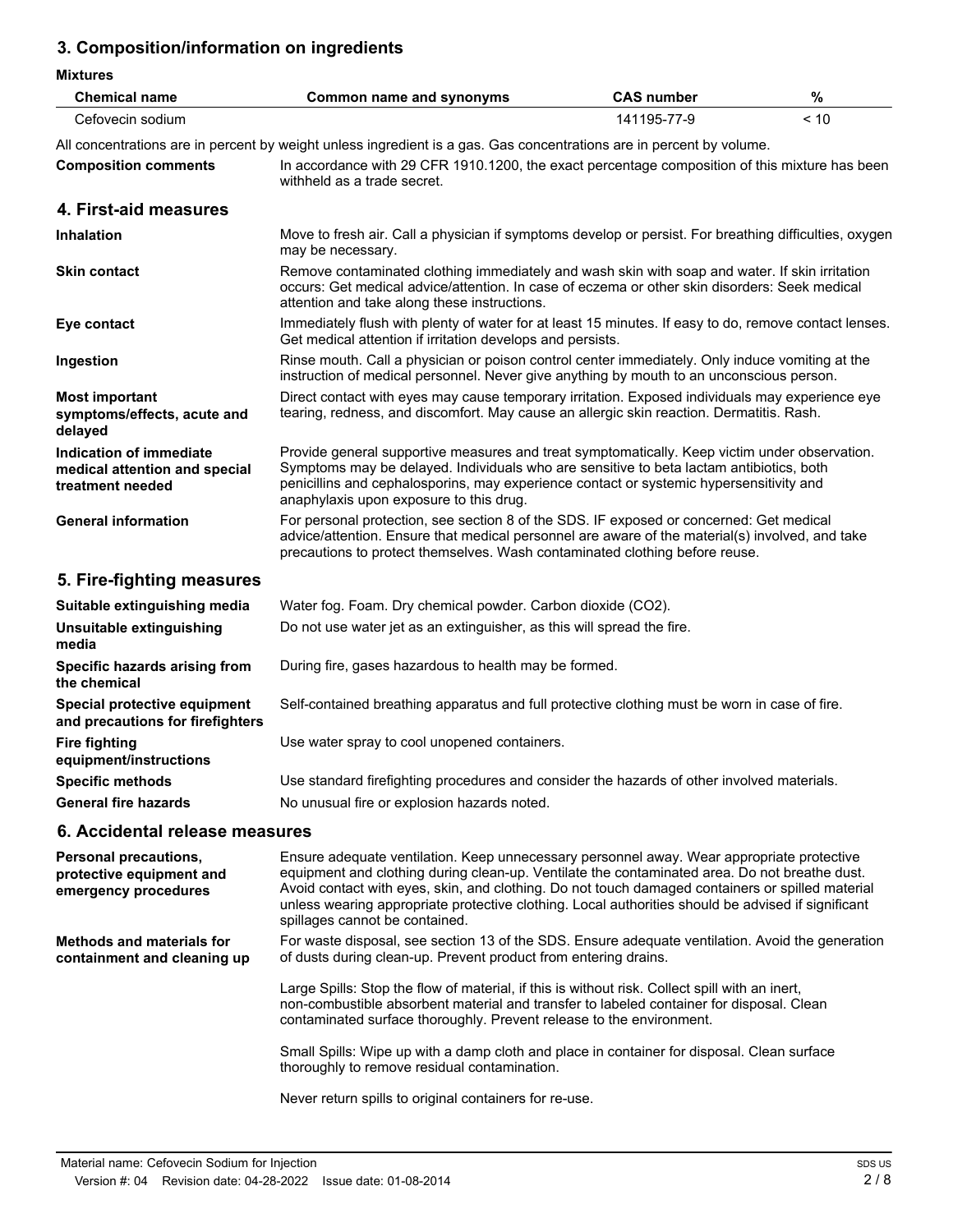Avoid release to the environment. Inform appropriate managerial or supervisory personnel of all environmental releases. Prevent further leakage or spillage if safe to do so. Avoid discharge into drains, water courses or onto the ground.

# **7. Handling and storage**

| <b>Precautions for safe handling</b>                                   | Wear appropriate personal protective equipment. Avoid contact with eyes, skin, and clothing.<br>Avoid breathing dust/fume/gas/mist/vapors/spray. Avoid accidental injection. Avoid prolonged<br>exposure. Observe good industrial hygiene practices. Wash thoroughly after handling. Wash<br>contaminated clothing before reuse. When using, do not eat, drink or smoke. Avoid release to the<br>environment. |
|------------------------------------------------------------------------|---------------------------------------------------------------------------------------------------------------------------------------------------------------------------------------------------------------------------------------------------------------------------------------------------------------------------------------------------------------------------------------------------------------|
| <b>Conditions for safe storage,</b><br>including any incompatibilities | Keep containers tightly closed in a cool, well-ventilated place. $@$ 2 - 8°C (36 - 46°F). Do not freeze.<br>Do not store in direct sunlight. Protect from light. Keep away from heat, sparks and open flame.<br>Keep out of the reach of children. Store away from incompatible materials (see Section 10 of the<br>SDS).                                                                                     |

#### **8. Exposure controls/personal protection**

#### **Occupational exposure limits**

The following constituents are the only constituents of the product which have a PEL, TLV or other recommended exposure limit. At this time, the other constituents have no known exposure limits.

| <b>Zoetis</b><br><b>Components</b>       | <b>Type</b>                                                                                                                                                                                                                                                                                                                                                                                                                                      | Value                                                                                                                                                                                                                                                                                                                                                                                                                  |  |
|------------------------------------------|--------------------------------------------------------------------------------------------------------------------------------------------------------------------------------------------------------------------------------------------------------------------------------------------------------------------------------------------------------------------------------------------------------------------------------------------------|------------------------------------------------------------------------------------------------------------------------------------------------------------------------------------------------------------------------------------------------------------------------------------------------------------------------------------------------------------------------------------------------------------------------|--|
| Cefovecin sodium (CAS<br>141195-77-9)    | <b>TWA</b>                                                                                                                                                                                                                                                                                                                                                                                                                                       | 1000 µg/m3                                                                                                                                                                                                                                                                                                                                                                                                             |  |
| <b>Biological limit values</b>           | No biological exposure limits noted for the ingredient(s).                                                                                                                                                                                                                                                                                                                                                                                       |                                                                                                                                                                                                                                                                                                                                                                                                                        |  |
| <b>Exposure guidelines</b>               | <b>OEL Additional Information: Sensitizer</b>                                                                                                                                                                                                                                                                                                                                                                                                    |                                                                                                                                                                                                                                                                                                                                                                                                                        |  |
| <b>Control banding approach</b>          | Not available.                                                                                                                                                                                                                                                                                                                                                                                                                                   |                                                                                                                                                                                                                                                                                                                                                                                                                        |  |
| Appropriate engineering<br>controls      | Good general ventilation (typically 10 air changes per hour) should be used. Ventilation rates<br>should be matched to conditions. If applicable, use process enclosures, local exhaust ventilation,<br>or other engineering controls to maintain airborne levels below recommended exposure limits. If<br>exposure limits have not been established, maintain airborne levels to an acceptable level.<br>General ventilation normally adequate. |                                                                                                                                                                                                                                                                                                                                                                                                                        |  |
|                                          | Individual protection measures, such as personal protective equipment                                                                                                                                                                                                                                                                                                                                                                            |                                                                                                                                                                                                                                                                                                                                                                                                                        |  |
| <b>Eye/face protection</b>               | If contact is likely, safety glasses with side shields are recommended.                                                                                                                                                                                                                                                                                                                                                                          |                                                                                                                                                                                                                                                                                                                                                                                                                        |  |
| <b>Skin protection</b>                   |                                                                                                                                                                                                                                                                                                                                                                                                                                                  |                                                                                                                                                                                                                                                                                                                                                                                                                        |  |
| <b>Hand protection</b>                   | possible and for bulk processing operations.                                                                                                                                                                                                                                                                                                                                                                                                     | Wear protective gloves. Impervious gloves are recommended if skin contact with drug product is                                                                                                                                                                                                                                                                                                                         |  |
| <b>Other</b>                             | with drug product is possible and for bulk processing operations.                                                                                                                                                                                                                                                                                                                                                                                | Wear suitable protective clothing. Impervious protective clothing is recommended if skin contact                                                                                                                                                                                                                                                                                                                       |  |
| <b>Respiratory protection</b>            | exposures to below the OEL.                                                                                                                                                                                                                                                                                                                                                                                                                      | No personal respiratory protective equipment normally required. In case of insufficient ventilation,<br>wear suitable respiratory equipment. Respiratory protection should be provided in instances where<br>exposure to dust, mists, aerosols or vapors are likely. If the applicable Occupational Exposure<br>Limit (OEL) is exceeded, wear an appropriate respirator with a protection factor sufficient to control |  |
| <b>Thermal hazards</b>                   | Not applicable.                                                                                                                                                                                                                                                                                                                                                                                                                                  |                                                                                                                                                                                                                                                                                                                                                                                                                        |  |
| <b>General hygiene</b><br>considerations | workplace.                                                                                                                                                                                                                                                                                                                                                                                                                                       | Always observe good personal hygiene measures, such as washing after handling the material<br>and before eating, drinking, and/or smoking. Routinely wash work clothing and protective<br>equipment to remove contaminants. Contaminated work clothing should not be allowed out of the                                                                                                                                |  |
| 9. Physical and chemical properties      |                                                                                                                                                                                                                                                                                                                                                                                                                                                  |                                                                                                                                                                                                                                                                                                                                                                                                                        |  |

# Appearance **Appearance** Freeze-dried Powder for reconstitution **Physical state** Solid. Form Solid. **Color Color** Off-white to yellow **Odor** Not available. **Odor threshold** Not available. **pH** 6.2 - 7.5 (reconstituted) **Melting point/freezing point** Not available.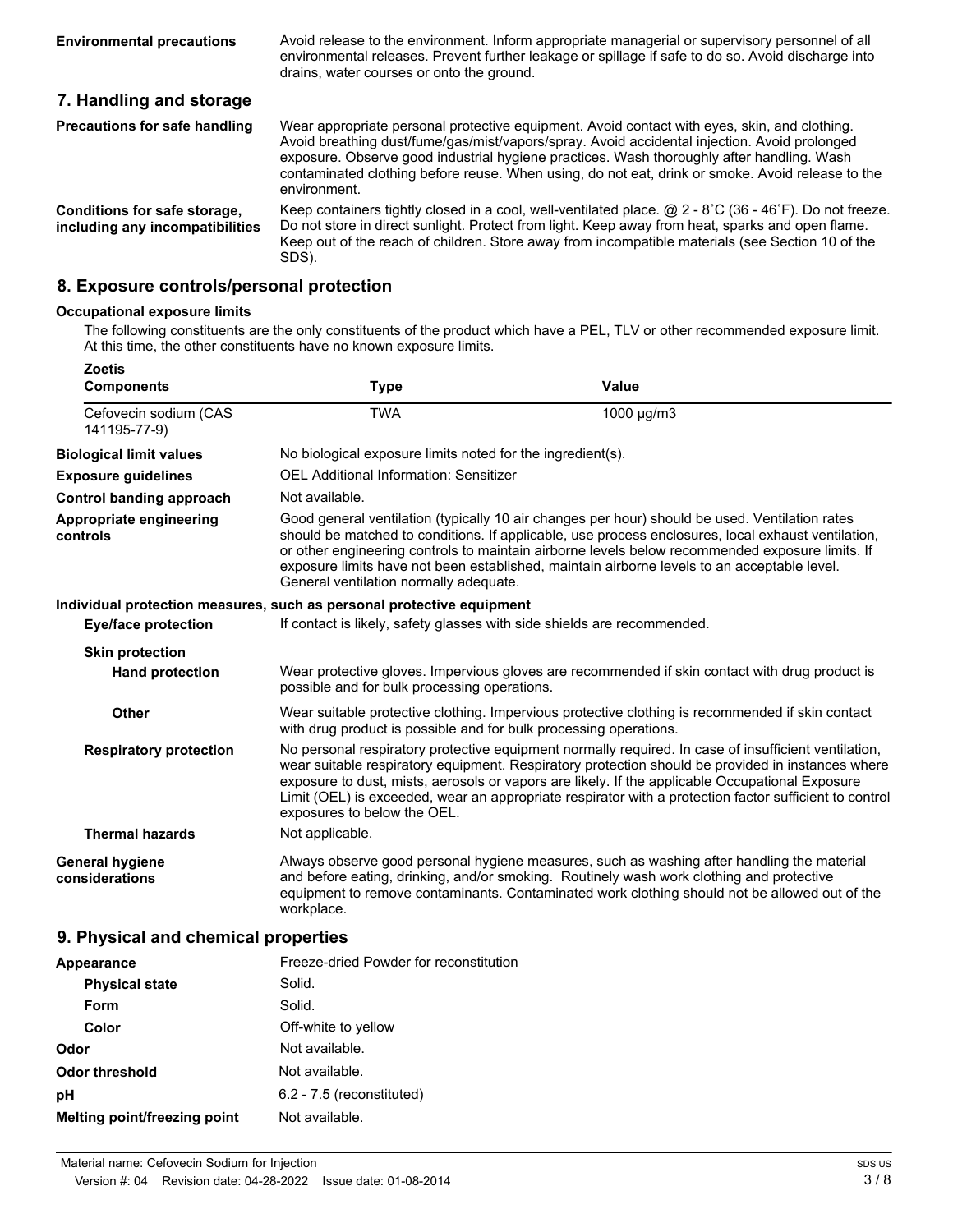| Initial boiling point and boiling<br>range        | Not available. |
|---------------------------------------------------|----------------|
| <b>Flash point</b>                                | Not available. |
| <b>Evaporation rate</b>                           | Not available. |
| Flammability (solid, gas)                         | Not available. |
| Upper/lower flammability or explosive limits      |                |
| Explosive limit - lower (%)                       | Not available. |
| Explosive limit - upper (%)                       | Not available. |
| Vapor pressure                                    | Not available. |
| Vapor density                                     | Not available. |
| <b>Relative density</b>                           | Not available. |
| Solubility(ies)                                   |                |
| Solubility (water)                                | Not available. |
| <b>Partition coefficient</b><br>(n-octanol/water) | Not available. |
| <b>Auto-ignition temperature</b>                  | Not available. |
| <b>Decomposition temperature</b>                  | Not available. |
| <b>Viscosity</b>                                  | Not available. |
| <b>Other information</b>                          |                |
| <b>Explosive properties</b>                       | Not explosive. |
| <b>Oxidizing properties</b>                       | Not oxidizing. |
| 10. Stability and reactivity                      |                |

## **10. Stability and reactivity**

| <b>Reactivity</b>                            | The product is stable and non-reactive under normal conditions of use, storage and transport. |
|----------------------------------------------|-----------------------------------------------------------------------------------------------|
| <b>Chemical stability</b>                    | Material is stable under normal conditions.                                                   |
| <b>Possibility of hazardous</b><br>reactions | No dangerous reaction known under conditions of normal use.                                   |
| <b>Conditions to avoid</b>                   | Contact with incompatible materials. Heat, flames and sparks. Sunlight.                       |
| Incompatible materials                       | Strong oxidizing agents.                                                                      |
| <b>Hazardous decomposition</b><br>products   | No hazardous decomposition products are known.                                                |

# **11. Toxicological information**

#### **Information on likely routes of exposure**

| <b>Inhalation</b>                                                                  | Under normal conditions of intended use, this material is not expected to be an<br>inhalation hazard. Individuals who are sensitive to beta lactam antibiotics, both<br>penicillins and cephalosporins, may experience contact or systemic hypersensitivity and<br>anaphylaxis upon exposure to this drug. |  |  |
|------------------------------------------------------------------------------------|------------------------------------------------------------------------------------------------------------------------------------------------------------------------------------------------------------------------------------------------------------------------------------------------------------|--|--|
| <b>Skin contact</b>                                                                | May cause an allergic skin reaction.                                                                                                                                                                                                                                                                       |  |  |
| Cefovecin sodium                                                                   | Species: Rabbit<br>Severity: Non-irritating                                                                                                                                                                                                                                                                |  |  |
| Eye contact                                                                        | Direct contact with eyes may cause temporary irritation.                                                                                                                                                                                                                                                   |  |  |
| Cefovecin sodium                                                                   | Species: Rabbit<br>Severity: Minimal                                                                                                                                                                                                                                                                       |  |  |
| Ingestion                                                                          | Ingestion of large amounts may produce gastrointestinal disturbances including<br>irritation, nausea, and diarrhea. However, ingestion is not likely to be a primary route of<br>occupational exposure.                                                                                                    |  |  |
| Symptoms related to the<br>physical, chemical and<br>toxicological characteristics | Direct contact with eyes may cause temporary irritation. Exposed individuals may<br>experience eye tearing, redness, and discomfort. May cause an allergic skin reaction.<br>Dermatitis, Rash.                                                                                                             |  |  |
| Information on toxicological effects                                               |                                                                                                                                                                                                                                                                                                            |  |  |
| Acute toxicity                                                                     | Allergic reactions are possible.                                                                                                                                                                                                                                                                           |  |  |
|                                                                                    |                                                                                                                                                                                                                                                                                                            |  |  |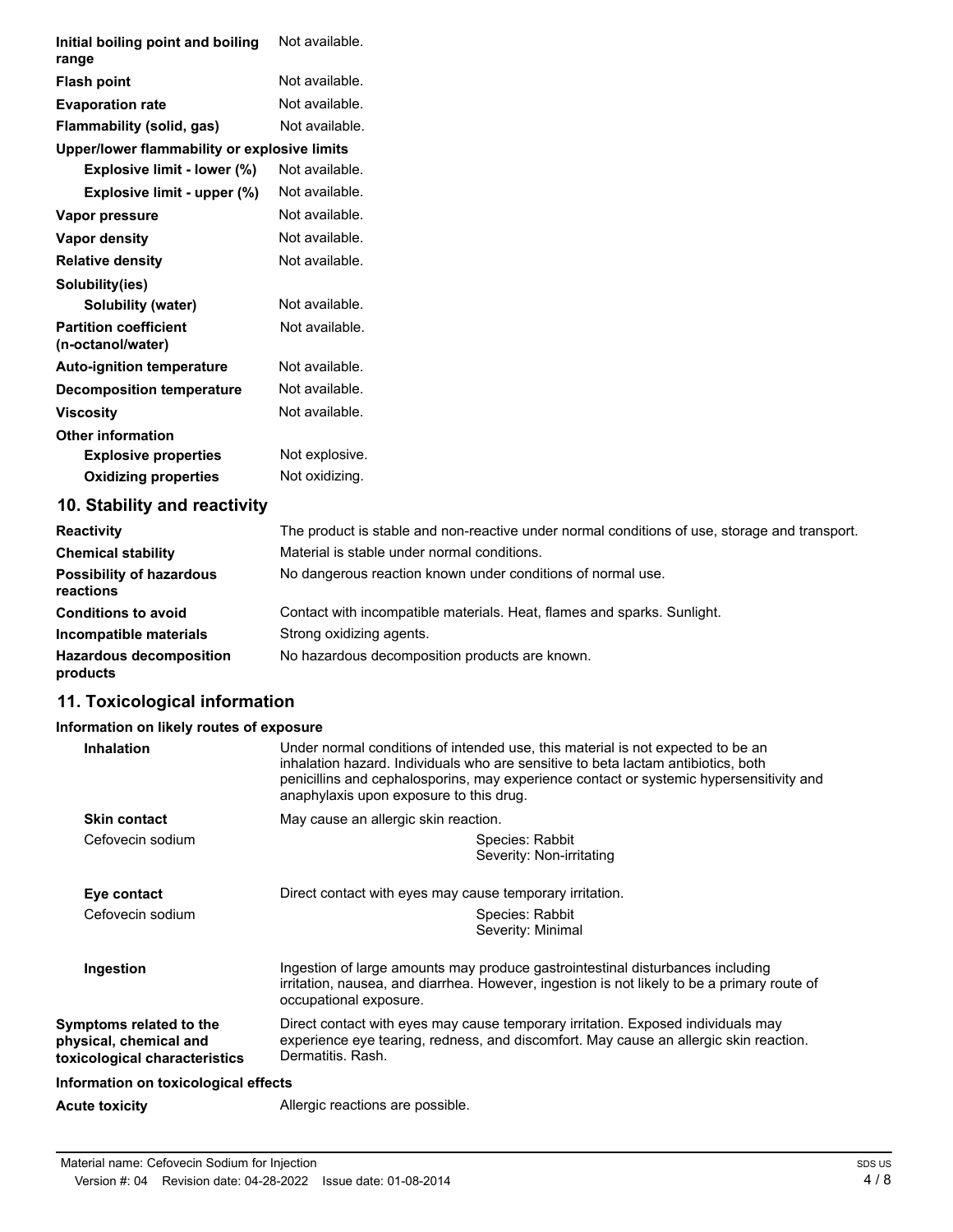| <b>Components</b>                       | <b>Species</b>                                                                                                      |                                                                                                | <b>Test Results</b>                                                  |  |
|-----------------------------------------|---------------------------------------------------------------------------------------------------------------------|------------------------------------------------------------------------------------------------|----------------------------------------------------------------------|--|
| Cefovecin sodium (CAS 141195-77-9)      |                                                                                                                     |                                                                                                |                                                                      |  |
| <b>Acute</b>                            |                                                                                                                     |                                                                                                |                                                                      |  |
| <b>Dermal</b>                           |                                                                                                                     |                                                                                                |                                                                      |  |
| LD50                                    | Rat                                                                                                                 |                                                                                                | > 2000 mg/kg                                                         |  |
| Oral                                    |                                                                                                                     |                                                                                                |                                                                      |  |
| LD50                                    | Rat                                                                                                                 |                                                                                                | > 2000 mg/kg                                                         |  |
| <b>MTD</b>                              | Dog                                                                                                                 |                                                                                                | 1000 mg/kg                                                           |  |
| <b>Subcutaneous</b>                     |                                                                                                                     |                                                                                                |                                                                      |  |
| <b>MTD</b>                              | Dog                                                                                                                 |                                                                                                | > 2000 mg/kg                                                         |  |
| <b>Subacute</b>                         |                                                                                                                     |                                                                                                |                                                                      |  |
| <b>Subcutaneous</b>                     |                                                                                                                     |                                                                                                |                                                                      |  |
| <b>NOAEL</b>                            | Cat                                                                                                                 |                                                                                                | 60 mg/kg/day, 5 weeks No effects at<br>maximum dose                  |  |
|                                         | Dog                                                                                                                 |                                                                                                | 60 mg/kg/day, 5 weeks No effects at<br>maximum dose                  |  |
| <b>Subchronic</b>                       |                                                                                                                     |                                                                                                |                                                                      |  |
| <b>Subcutaneous</b>                     |                                                                                                                     |                                                                                                |                                                                      |  |
| <b>NOAEL</b>                            | Cat                                                                                                                 |                                                                                                | 40 mg/kg/day, 16 weeks [Target organ(s):<br>Gastrointestinal system] |  |
|                                         | Dog                                                                                                                 |                                                                                                | 40 mg/kg/day, 16 weeks No effects at<br>maximum dose                 |  |
| <b>Skin corrosion/irritation</b>        | Prolonged skin contact may cause temporary irritation.                                                              |                                                                                                |                                                                      |  |
| <b>Corrosivity</b>                      |                                                                                                                     |                                                                                                |                                                                      |  |
| Cefovecin sodium                        |                                                                                                                     | Species: Rabbit<br>Severity: Non-irritating                                                    |                                                                      |  |
| Serious eye damage/eye<br>irritation    | Direct contact with eyes may cause temporary irritation.                                                            |                                                                                                |                                                                      |  |
| <b>Eye Contact</b><br>Cefovecin sodium  |                                                                                                                     | Species: Rabbit<br>Severity: Minimal                                                           |                                                                      |  |
| Respiratory or skin sensitization       |                                                                                                                     |                                                                                                |                                                                      |  |
| <b>Respiratory sensitization</b>        | Not a respiratory sensitizer.                                                                                       |                                                                                                |                                                                      |  |
| <b>Skin sensitization</b>               | May cause an allergic skin reaction.                                                                                |                                                                                                |                                                                      |  |
| <b>Skin sensitization</b>               |                                                                                                                     |                                                                                                |                                                                      |  |
| Cefovecin sodium                        |                                                                                                                     | <b>LLNA</b><br>Species: Mouse<br>Severity: Positive                                            |                                                                      |  |
| Germ cell mutagenicity                  | No data available to indicate product or any components present at greater than 0.1% are<br>mutagenic or genotoxic. |                                                                                                |                                                                      |  |
| <b>Mutagenicity</b><br>Cefovecin sodium |                                                                                                                     | <b>Bacterial Mutagenicity (Ames)</b><br>Result: Negative<br>Species: Salmonella, E. coli       |                                                                      |  |
|                                         |                                                                                                                     | In Vivo Micronucleus<br>Result: Negative<br>Species: Rat Bone Marrow                           |                                                                      |  |
|                                         |                                                                                                                     | Mammalian Cell Mutagenicity<br>Result: Equivocal without activation<br>Species: Mouse Lymphoma |                                                                      |  |
| Carcinogenicity                         | This product is not considered to be a carcinogen by IARC, ACGIH, NTP, or OSHA.                                     |                                                                                                |                                                                      |  |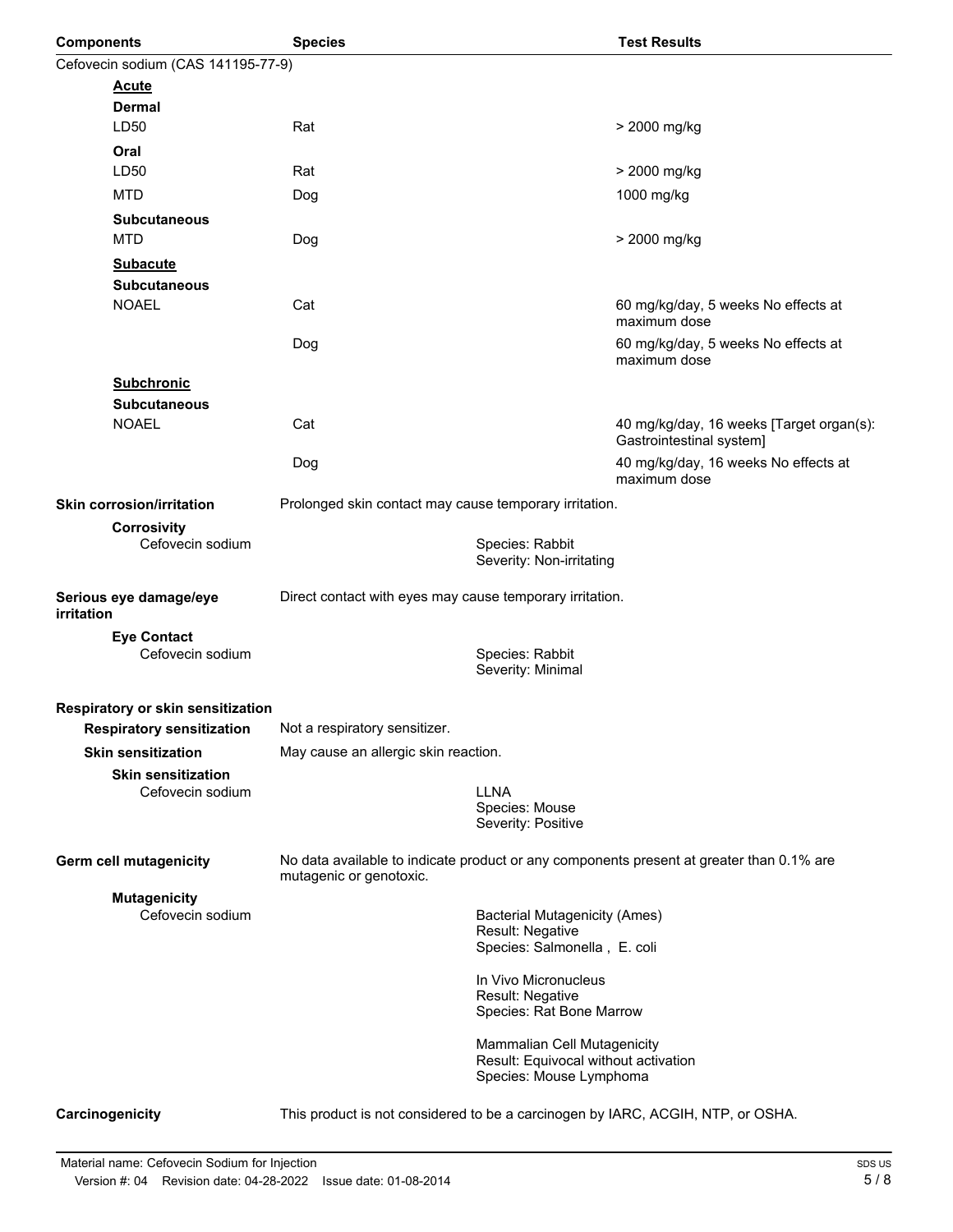| <b>IARC Monographs. Overall Evaluation of Carcinogenicity</b> |                                                                                                                                                                                                                                                                                                                                                                                                             |
|---------------------------------------------------------------|-------------------------------------------------------------------------------------------------------------------------------------------------------------------------------------------------------------------------------------------------------------------------------------------------------------------------------------------------------------------------------------------------------------|
| Not listed.                                                   |                                                                                                                                                                                                                                                                                                                                                                                                             |
|                                                               | OSHA Specifically Regulated Substances (29 CFR 1910.1001-1053)                                                                                                                                                                                                                                                                                                                                              |
| Not listed.                                                   |                                                                                                                                                                                                                                                                                                                                                                                                             |
|                                                               | US. National Toxicology Program (NTP) Report on Carcinogens                                                                                                                                                                                                                                                                                                                                                 |
| Not listed.                                                   |                                                                                                                                                                                                                                                                                                                                                                                                             |
| <b>Reproductive toxicity</b>                                  | This product is not expected to cause reproductive or developmental effects.                                                                                                                                                                                                                                                                                                                                |
| Specific target organ toxicity -<br>single exposure           | Not classified.                                                                                                                                                                                                                                                                                                                                                                                             |
| Specific target organ toxicity -<br>repeated exposure         | Due to partial or complete lack of data the classification is not possible. This product<br>may affect Kidneys, through prolonged or repeated exposure.                                                                                                                                                                                                                                                     |
| <b>Aspiration hazard</b>                                      | Not an aspiration hazard.                                                                                                                                                                                                                                                                                                                                                                                   |
| <b>Chronic effects</b>                                        | Prolonged inhalation may be harmful.                                                                                                                                                                                                                                                                                                                                                                        |
| <b>Further information</b>                                    | Caution - Pharmaceutical agent. Individuals who are sensitive to beta lactam antibiotics,<br>both penicillins and cephalosporins, may experience contact or systemic<br>hypersensitivity and anaphylaxis upon exposure to this drug. Pseudomembranous<br>colitis (manifested by watery diarrhea, urge to defecate, abdominal cramps, low-grade<br>fever, bloody stools, and abdominal pain) may also occur. |

# **12. Ecological information**

**Ecotoxicity**

The product is not classified as environmentally hazardous. However, this does not exclude the possibility that large or frequent spills can have a harmful or damaging effect on the environment. Avoid release to the environment.

| <b>Components</b>                  |                                                                                                                                                                                                                                                                                                            | <b>Species</b>                                                                                                                                                                             | <b>Test Results</b>     |
|------------------------------------|------------------------------------------------------------------------------------------------------------------------------------------------------------------------------------------------------------------------------------------------------------------------------------------------------------|--------------------------------------------------------------------------------------------------------------------------------------------------------------------------------------------|-------------------------|
| Cefovecin sodium (CAS 141195-77-9) |                                                                                                                                                                                                                                                                                                            |                                                                                                                                                                                            |                         |
|                                    | IC50                                                                                                                                                                                                                                                                                                       | Polytox                                                                                                                                                                                    | 10.31 mg/L              |
|                                    | <b>MIC</b>                                                                                                                                                                                                                                                                                                 | Polytox                                                                                                                                                                                    | $1.85$ mg/L             |
| <b>Aquatic</b>                     |                                                                                                                                                                                                                                                                                                            |                                                                                                                                                                                            |                         |
| Crustacea                          | EC50                                                                                                                                                                                                                                                                                                       | Daphnia magna (Water Flea)                                                                                                                                                                 | $>$ 1000 mg/L, 48 Hours |
|                                    | LC50                                                                                                                                                                                                                                                                                                       | Mysidopsis bahia (Mysid Shrimp)                                                                                                                                                            | 580 mg/L, 48 Hours      |
| Fish                               | <b>LC50</b>                                                                                                                                                                                                                                                                                                | Cyprinodon variegatus (Sheepshead<br>Minnow)                                                                                                                                               | 770 mg/L, 48 Hours      |
| Persistence and degradability      | No data is available on the degradability of this product. Cephalosporins are susceptible to<br>degradation by a number of microorganisms found in waste water treatment plants and the general<br>environment. Resulting degradation products are readily mineralised by environmental<br>microorganisms. |                                                                                                                                                                                            |                         |
| <b>Bioaccumulative potential</b>   | No data available.                                                                                                                                                                                                                                                                                         |                                                                                                                                                                                            |                         |
| <b>Mobility in soil</b>            | No data available.                                                                                                                                                                                                                                                                                         |                                                                                                                                                                                            |                         |
| Other adverse effects              |                                                                                                                                                                                                                                                                                                            | No other adverse environmental effects (e.g. ozone depletion, photochemical ozone creation<br>potential, endocrine disruption, global warming potential) are expected from this component. |                         |
| 13. Disposal considerations        |                                                                                                                                                                                                                                                                                                            |                                                                                                                                                                                            |                         |

| <b>Disposal instructions</b>             | Avoid release to the environment. Considering the relevant known environmental and human<br>health hazards of the material, review and implement appropriate technical and procedural waste<br>water and waste disposal measures to prevent occupational exposure and environmental release.<br>It is recommended that waste minimization be practiced. The best available technology should be<br>utilized to prevent environmental releases. This may include destructive techniques for waste and<br>wastewater. Dispose of contents/container in accordance with local/regional/national/international<br>requlations. |
|------------------------------------------|----------------------------------------------------------------------------------------------------------------------------------------------------------------------------------------------------------------------------------------------------------------------------------------------------------------------------------------------------------------------------------------------------------------------------------------------------------------------------------------------------------------------------------------------------------------------------------------------------------------------------|
| Local disposal regulations               | Dispose in accordance with all applicable regulations.                                                                                                                                                                                                                                                                                                                                                                                                                                                                                                                                                                     |
| Hazardous waste code                     | None known.                                                                                                                                                                                                                                                                                                                                                                                                                                                                                                                                                                                                                |
| Waste from residues / unused<br>products | Dispose of in accordance with local regulations. Empty containers or liners may retain some<br>product residues. This material and its container must be disposed of in a safe manner.                                                                                                                                                                                                                                                                                                                                                                                                                                     |
| <b>Contaminated packaging</b>            | Since emptied containers may retain product residue, follow label warnings even after container is<br>emptied.                                                                                                                                                                                                                                                                                                                                                                                                                                                                                                             |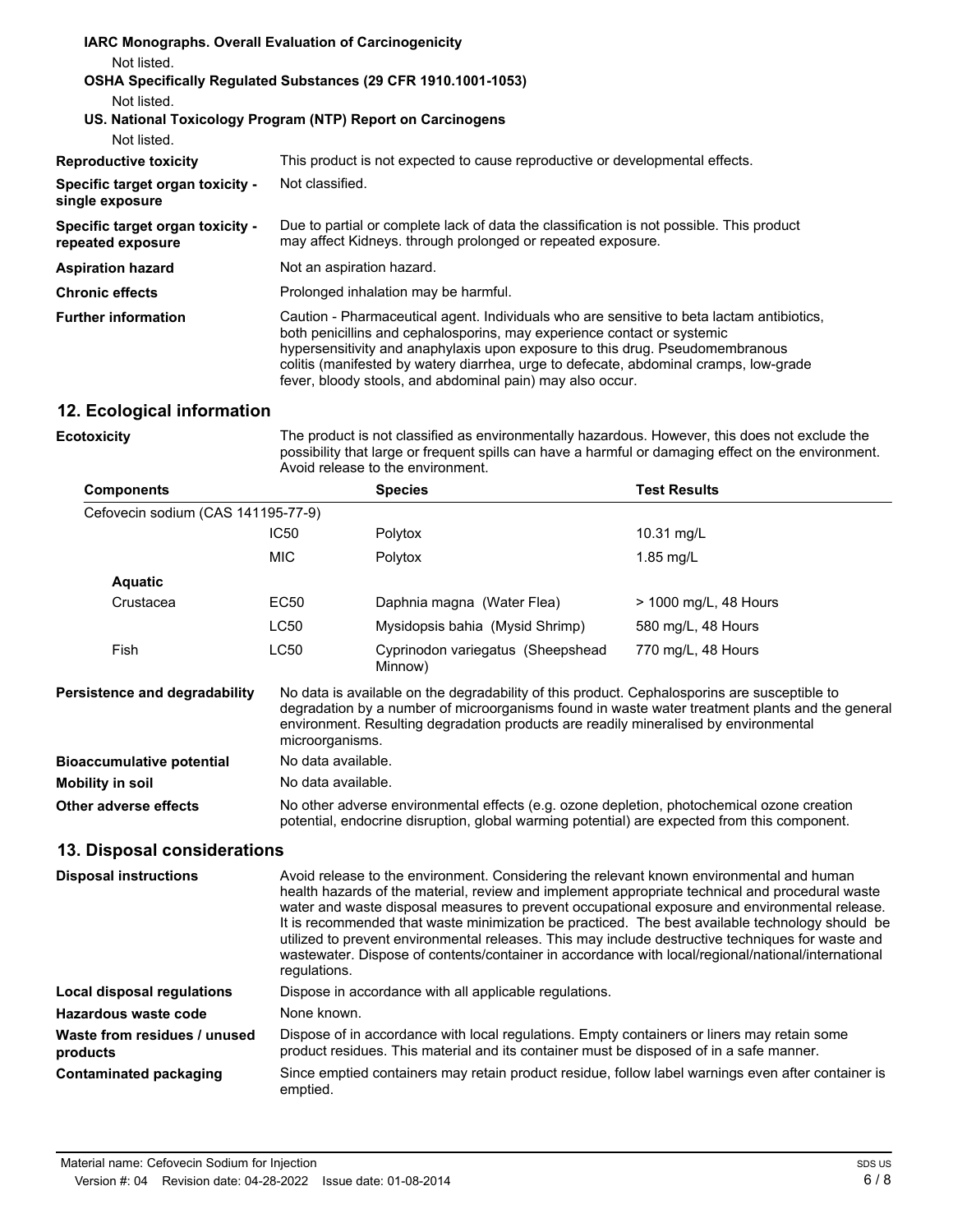# **14. Transport information**

#### **DOT**

Not regulated as dangerous goods.

#### **IATA**

Not regulated as dangerous goods.

#### **IMDG**

Not regulated as dangerous goods.

**Transport in bulk according to** Not applicable. **Annex II of MARPOL 73/78 and the IBC Code**

# **15. Regulatory information**

| <b>US federal regulations</b>                         | This product is a "Hazardous Chemical" as defined by the OSHA Hazard Communication<br>Standard, 29 CFR 1910.1200.                                                                                 |                        |  |
|-------------------------------------------------------|---------------------------------------------------------------------------------------------------------------------------------------------------------------------------------------------------|------------------------|--|
| <b>Toxic Substances Control Act (TSCA)</b>            |                                                                                                                                                                                                   |                        |  |
|                                                       | TSCA Section 12(b) Export Notification (40 CFR 707, Subpt. D)                                                                                                                                     |                        |  |
| Not regulated.                                        |                                                                                                                                                                                                   |                        |  |
| <b>CERCLA Hazardous Substance List (40 CFR 302.4)</b> |                                                                                                                                                                                                   |                        |  |
| Not listed.                                           |                                                                                                                                                                                                   |                        |  |
| <b>SARA 304 Emergency release notification</b>        |                                                                                                                                                                                                   |                        |  |
| Not regulated.                                        | OSHA Specifically Regulated Substances (29 CFR 1910.1001-1053)                                                                                                                                    |                        |  |
| Not listed.                                           |                                                                                                                                                                                                   |                        |  |
|                                                       | Superfund Amendments and Reauthorization Act of 1986 (SARA)                                                                                                                                       |                        |  |
| <b>SARA 302 Extremely hazardous substance</b>         |                                                                                                                                                                                                   |                        |  |
| Not listed.                                           |                                                                                                                                                                                                   |                        |  |
| SARA 313 (TRI reporting)                              |                                                                                                                                                                                                   |                        |  |
| Not regulated.                                        |                                                                                                                                                                                                   |                        |  |
| <b>Other federal regulations</b>                      |                                                                                                                                                                                                   |                        |  |
|                                                       | Clean Air Act (CAA) Section 112 Hazardous Air Pollutants (HAPs) List                                                                                                                              |                        |  |
| Not regulated.                                        |                                                                                                                                                                                                   |                        |  |
|                                                       | Clean Air Act (CAA) Section 112(r) Accidental Release Prevention (40 CFR 68.130)                                                                                                                  |                        |  |
| Not regulated.                                        |                                                                                                                                                                                                   |                        |  |
| <b>Safe Drinking Water Act</b><br>(SDWA)              | Not regulated.                                                                                                                                                                                    |                        |  |
| <b>US state regulations</b>                           | California Safe Drinking Water and Toxic Enforcement Act of 1986 (Proposition 65): This material<br>is not known to contain any chemicals currently listed as carcinogens or reproductive toxins. |                        |  |
| <b>International Inventories</b>                      |                                                                                                                                                                                                   |                        |  |
| Country(s) or region                                  | <b>Inventory name</b>                                                                                                                                                                             | On inventory (yes/no)* |  |
| Australia                                             | Australian Inventory of Industrial Chemicals (AICIS)                                                                                                                                              | No                     |  |
| Canada                                                | Domestic Substances List (DSL)                                                                                                                                                                    | No                     |  |
| Canada                                                | Non-Domestic Substances List (NDSL)                                                                                                                                                               | No                     |  |
| China                                                 | Inventory of Existing Chemical Substances in China (IECSC)                                                                                                                                        | No                     |  |
| Europe                                                | European Inventory of Existing Commercial Chemical<br>Substances (EINECS)                                                                                                                         | No                     |  |
| Europe                                                | European List of Notified Chemical Substances (ELINCS)                                                                                                                                            | No                     |  |
| Japan                                                 | Inventory of Existing and New Chemical Substances (ENCS)                                                                                                                                          | No                     |  |
| Korea                                                 | Existing Chemicals List (ECL)                                                                                                                                                                     | No                     |  |

New Zealand New Zealand Inventory No Philippines **Philippine Inventory of Chemicals and Chemical Substances** No